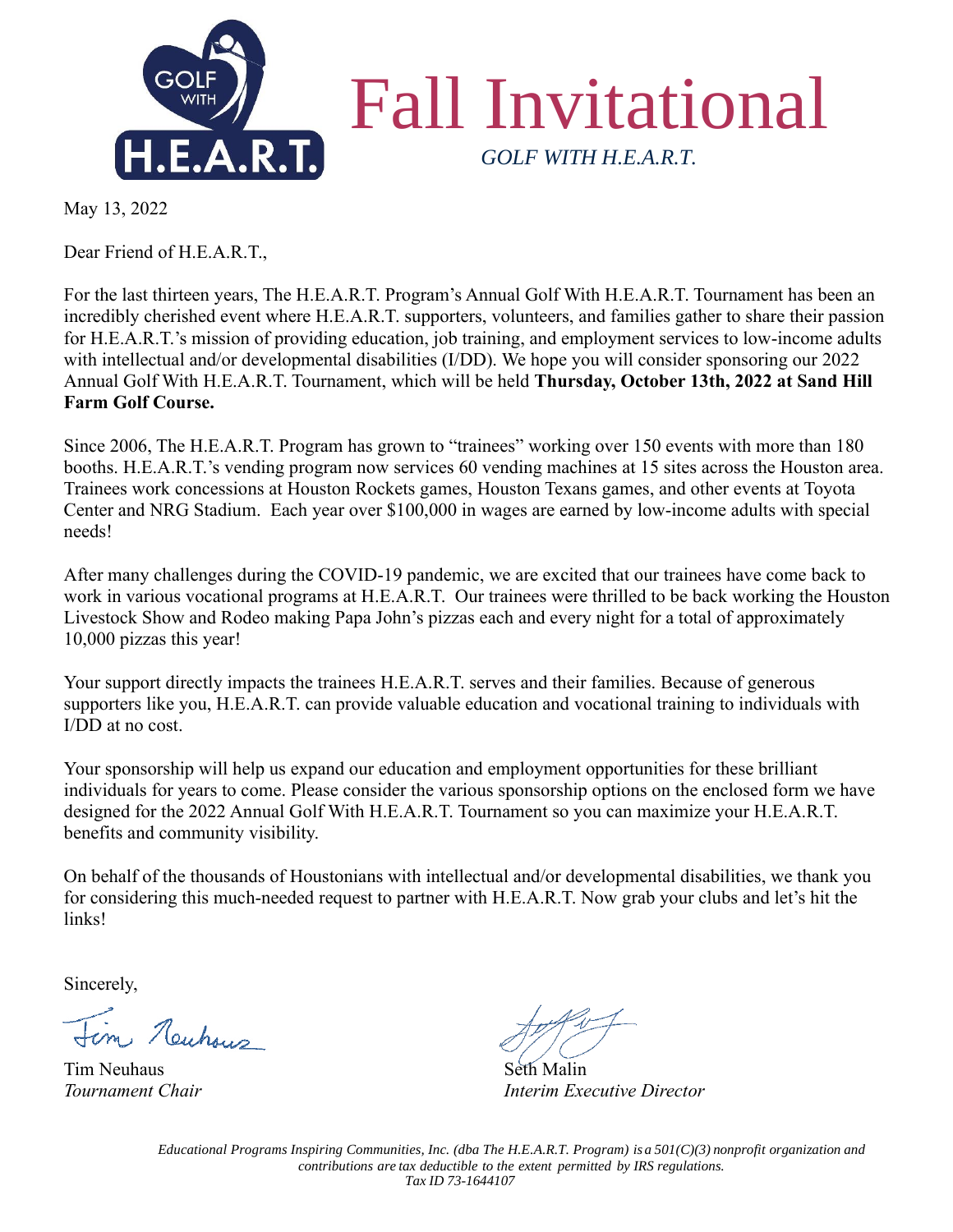

# **THURSDAY, OCTOBER 13, 2022 Sand Hill Farm Golf Course**

**14812 Mathis Rd., Waller, TX 77484**

**11:30AM Lunch and Registration ∙ 12:30PM Shotgun Start Appetizers and Awards to Follow**

### **TOURNAMENT FORMAT**

Sand Hill Farm Golf Course consists of nine holes and an eighteen-hole putting course. Each team will play nine holes and play the putting course.

### **POTENTIAL RESCHEDULE**

Rain-out Reschedule Date: Thursday, October 20, 2022

Sand Hill Farm is a beautiful, family-owned EXCLUSIVE private golf course. Many thanks to Mustang Cat and the Tucker Family for their hospitality in offering the course for this tournament.



**QUESTIONS? Contact:** Yunchiu Chang ychang@heartprogram.org 713-714-1686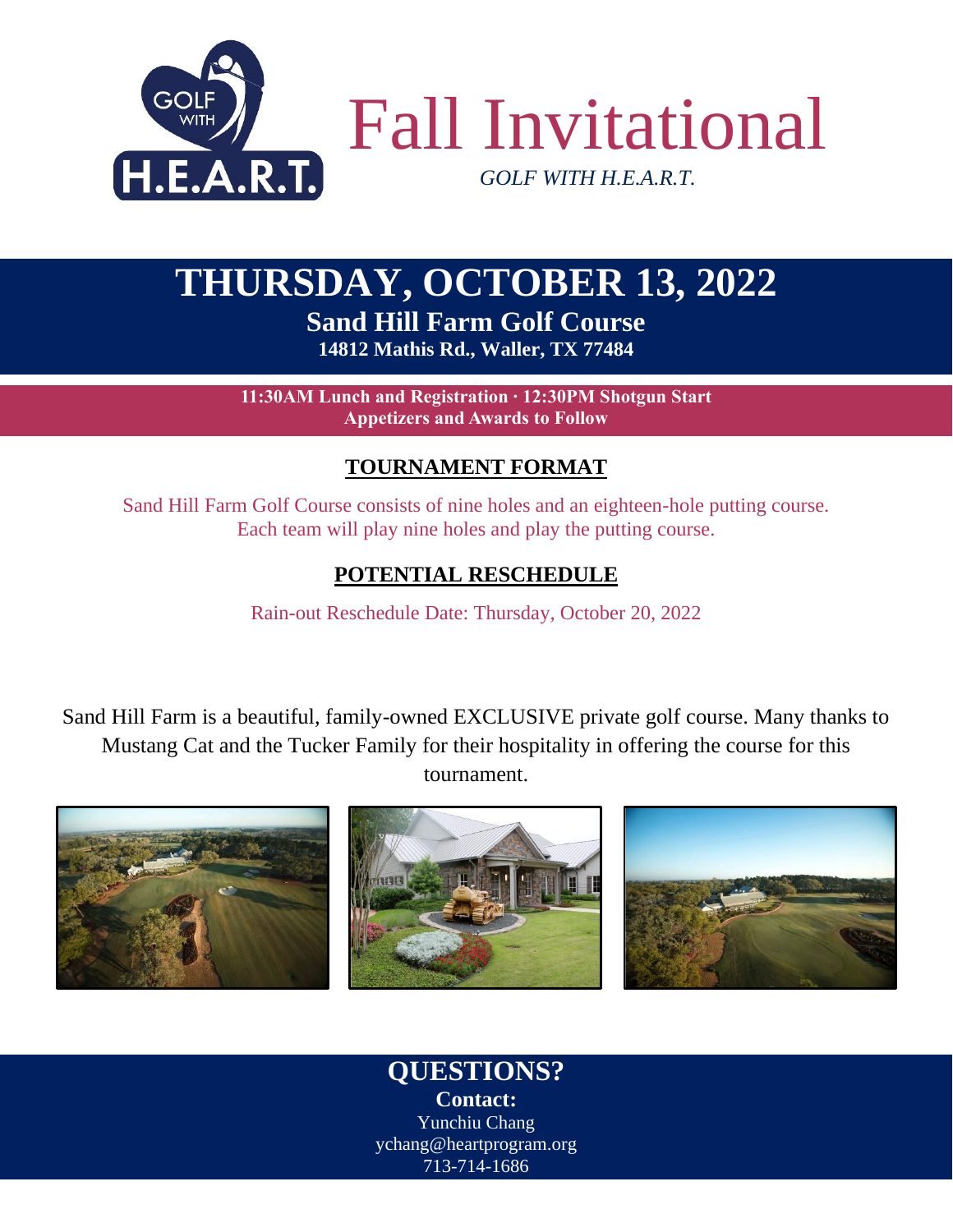# **2022 Golf With H.E.A.R.T. SPONSORSHIP OPPORTUNITIES**



# *\$10,000 PRESENTING SPONSOR*

2 foursome teams; 2 mulligan coupons, 3 raffle tickets & 1 goodie bag per player; 1 sponsor gift; Presenting Sponsor recognition in press releases, social media, promotional materials, and during awards; Present awards to winning teams with H.E.A.R.T. trainees; Name/logo on tournament shirt; Name/logo featured on tournament banner and website; Opportunity to place items in player goodie bag.

## *\$7,500 ACE SPONSOR*

1 foursome team; 2 mulligan coupons, 2 raffle tickets & 1 goodie bag per player; 1 sponsor gift; Prominent recognition in press releases, promotional materials, and during awards; Name/logo displayed on tournament towel (or other item if multiple sponsors at this level); Prominently displayed logo on tournament banner and website; Opportunity to place items in player goodie bag.

#### *\$5,000 EAGLE SPONSOR*

1 foursome team; 1 mulligan coupon, 2 raffle ticket & 1 goodie bag per player; 1 sponsor gift; Recognition in press releases, promotional materials, and during awards; Name/logo on tournament koozie (or other item if multiple sponsors at this level); Name on tournament banner and website; Opportunity to place items in player goodie bag.

#### *\$3,500 BIRDIE SPONSOR*

1 foursome team; 1 mulligan coupon, 1 raffle ticket & 1 goodie bag per player; 1 sponsor gift; Recognition in selected press releases and promotional materials and during awards; Name on tournament banner and website; Opportunity to place items in player gift bag.

#### *\$1,000 HOLE-IN-ONE SPONSOR*

Signage at assigned hole; Opportunity to place items in player goodie bag; Name on tournament website.

#### *\$500 CLOSEST TO THE PIN SPONSOR*

Signage at assigned hole; Opportunity to place items in player goodie bag**;** Name on tournament website.

#### *\$500 LONGEST DRIVE SPONSOR*

Signage at assigned hole; Opportunity to place items in player goodie bag**;** Name on tournament website.

#### *\$250 HOLE SPONSOR*

Signage at assigned hole; Opportunity to place items in player goodie bag; Name on tournament website.